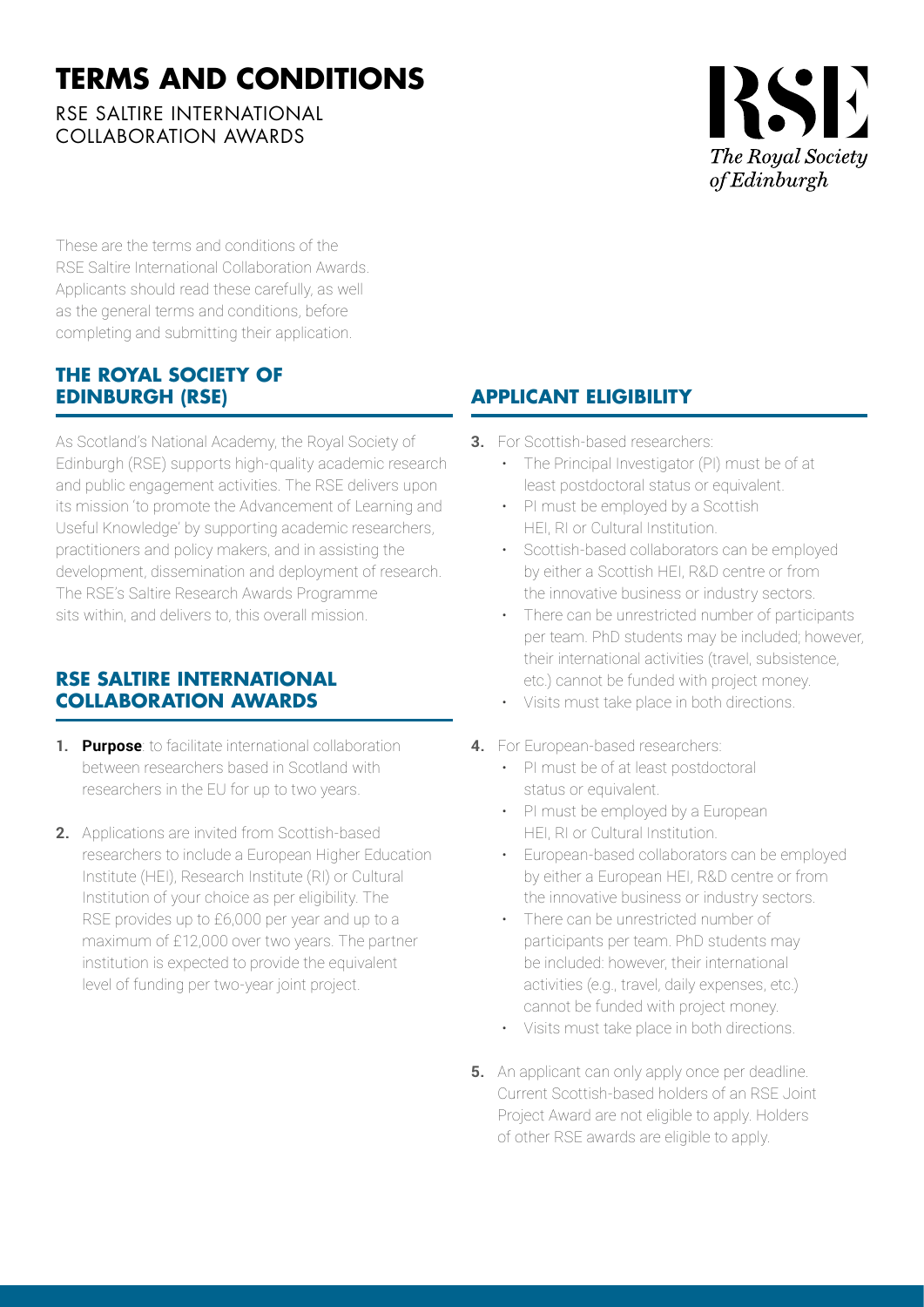#### **PROJECT ELIGIBILITY**

- **6.** RSE Saltire International Collaboration Awards. can be held in all academic disciplines.
- **7.** Applications will be considered for both **bilateral** and **multilateral** projects. The collaboration must be based on a single project.
- **8.** The project will consist of two consortium teams or two individuals: one based in Scotland and the other in the partner country/ies.
- **9.** The collaboration should involve bilateral and/ or multilateral exchanges between Scotland, the partner country or relevant collaborator countries.

#### **SELECTION PROCESS**

- **10.** The RSE specifically requests anyone involved in reviewing applications to consider them in confidence.
- **11.** The selection process comprises:
	- Proposal submissions;
	- Applications considered by RSE;
	- Announcement of funding decisions;
	- Commencement of project.

#### **SELECTION CRITERIA**

- **12.** In addition to those listed in the general terms and conditions, the criteria for RSE Saltire International Collaboration Awards include:
	- the research background of the UK and European scholar;
	- the strength of the scientists and institutions in the area of the research proposed;
	- the mutual benefit of the collaboration;
	- the strength of the proposal in relation to potential outcomes/impact;
	- the potential contribution to the UK knowledge base.

#### **FUNDING**

- **13.** RSE provides up to £6,000 per year and up to a maximum of £12,000 over two years.
- **14.** The partner institution is expected to provide the equivalent level of funding per two-year joint project. The equivalent level of funding needs to be in place by the proposed start-date of the project. Evidence must be provided that:
	- equivalent funding is being applied for,
	- and/or the funding is in place. If the equivalent level of funding is not secured, then the RSE Saltire Research Award cannot proceed.
- **15.** The RSE must be informed of any additional funding which has been requested or secured for the project.
- **16.** Payment to the institution will be made in arrears on receipt of an invoice. For RSE Saltire International Collaboration Awards (a maximum of a two-year award), invoices should be submitted at the end of year one (interim report) and at the end of year two.
- **17.** The grant is provided for researchers to cover travel, subsistence, and research expenses.
- 18. You should abide by your own institute's finance policies in administering these funds.
- **19.** It is your responsibility to discuss finance arrangements with your overseas collaborator(s) to ensure both parties are aware of their entitlements and responsibilities.
- **20.** The award will be paid to the Scottish institution, not to an individual applicant.
- **21.** Whilst the award is in effect, the Principal Investigator cannot apply for another RSE Saltire International Collaboration Awards or RSE Joint Project Award. Principal Investigators and participants are not restricted from applying for other RSE grants.
- **22.** You may find it useful to read the European Charter for Researchers and the Code of Conduct for the Recruitment of Researchers [\(https://](https://euraxess.ec.europa.eu/jobs/charter) [euraxess.ec.europa.eu/jobs/charter\)](https://euraxess.ec.europa.eu/jobs/charter).